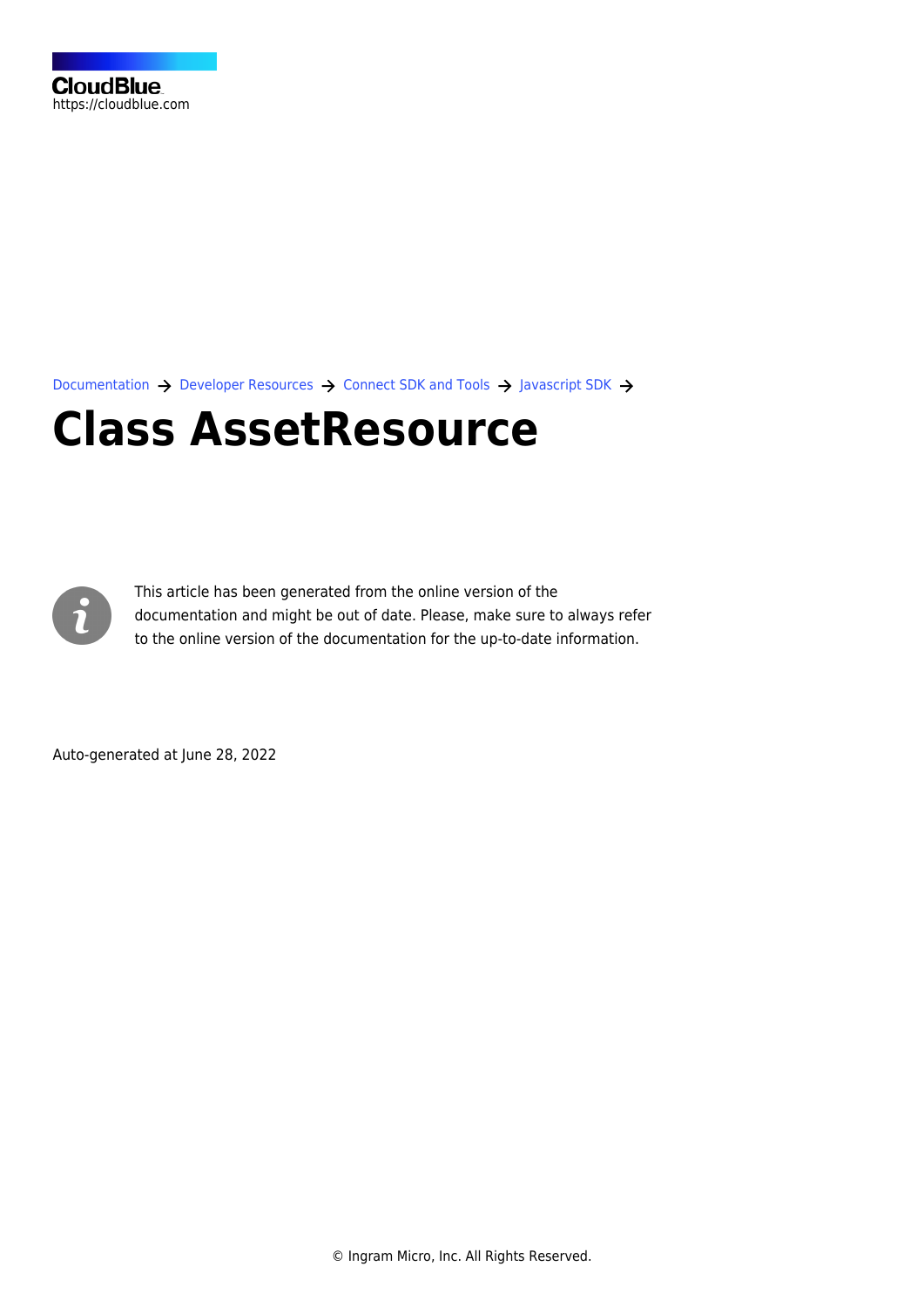## **CloudBlue**

### **Classes**

[AssetUsageAgregatesResource](#page-1-0) ⇐ GenericResource

The AssetUsageAgregatesResource class provides methods to access the AssetUsageAgregates objects for a asset.

[AssetResource](#page-1-1) ⇐ GenericResource

The AssetResource class provides methods to access the assets endpoint of the Cloud Blue Connect API.

#### <span id="page-1-0"></span>**AssetUsageAgregatesResource ⇐ GenericResource**

The AssetUsageAgregatesResource class provides methods to access the AssetUsageAgregates objects for a asset.

**Kind**: global class **Extends**: GenericResource **Category**: Resources

#### <span id="page-1-1"></span>**AssetResource ⇐ GenericResource**

The AssetResource class provides methods to access the assets endpoint of the Cloud Blue Connect API.

**Kind**: global class **Extends**: GenericResource **Category**: Resources

- $\bullet$  [AssetResource](#page-1-1)  $\Leftarrow$  GenericResource
	- [new AssetResource\(client\)](#page-1-2)
	- [.usageAgregates\(id\)](#page-2-0) ⇒ [AssetUsageAgregatesResource](#page-1-0)

#### <span id="page-1-2"></span>**new AssetResource(client)**

Creates a new instance of the AssetResource class.